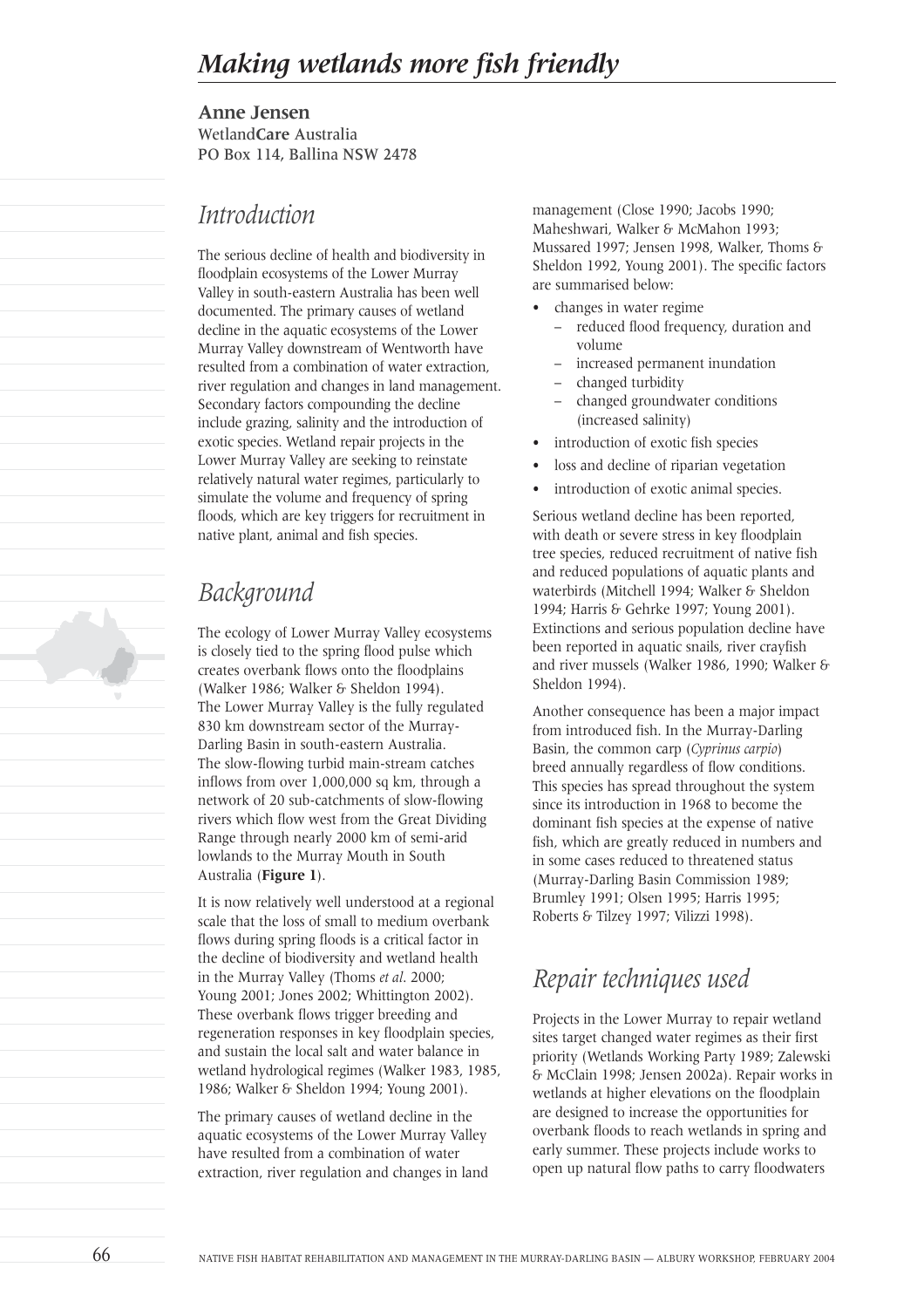

Figure 1. Location of Gurra Gurra Wetland Complex, Lower Murray floodplain, South Australia.

across the floodplain and into wetlands. Earlier and longer inflows will compensate for the reduced frequency, volume and duration of floods delivered from the upper catchment, due to river regulation and water diversion.

At sites of lower elevation, raised river levels due to regulation now permanently inundate wetlands which naturally had a temporary water regime, and repair works are directed towards the periodic exclusion of water. The timing and duration of these dry periods is based on the natural hydrograph, which indicates drying of

2–4 months in late summer-autumn, at least once every three years (Pressey 1987). This cycle has been gradually refined on the basis of monitoring results from demonstration sites to maximise desired ecological responses to changes in the water regime (Jensen 2002a, 2002b).

Secondary actions to repair wetlands include measures to reduce the impact of introduced common carp (Harper 1985). This technique combines drying out permanently inundated wetlands, and then installing fish screens on the inlet when the wetland is re-filled.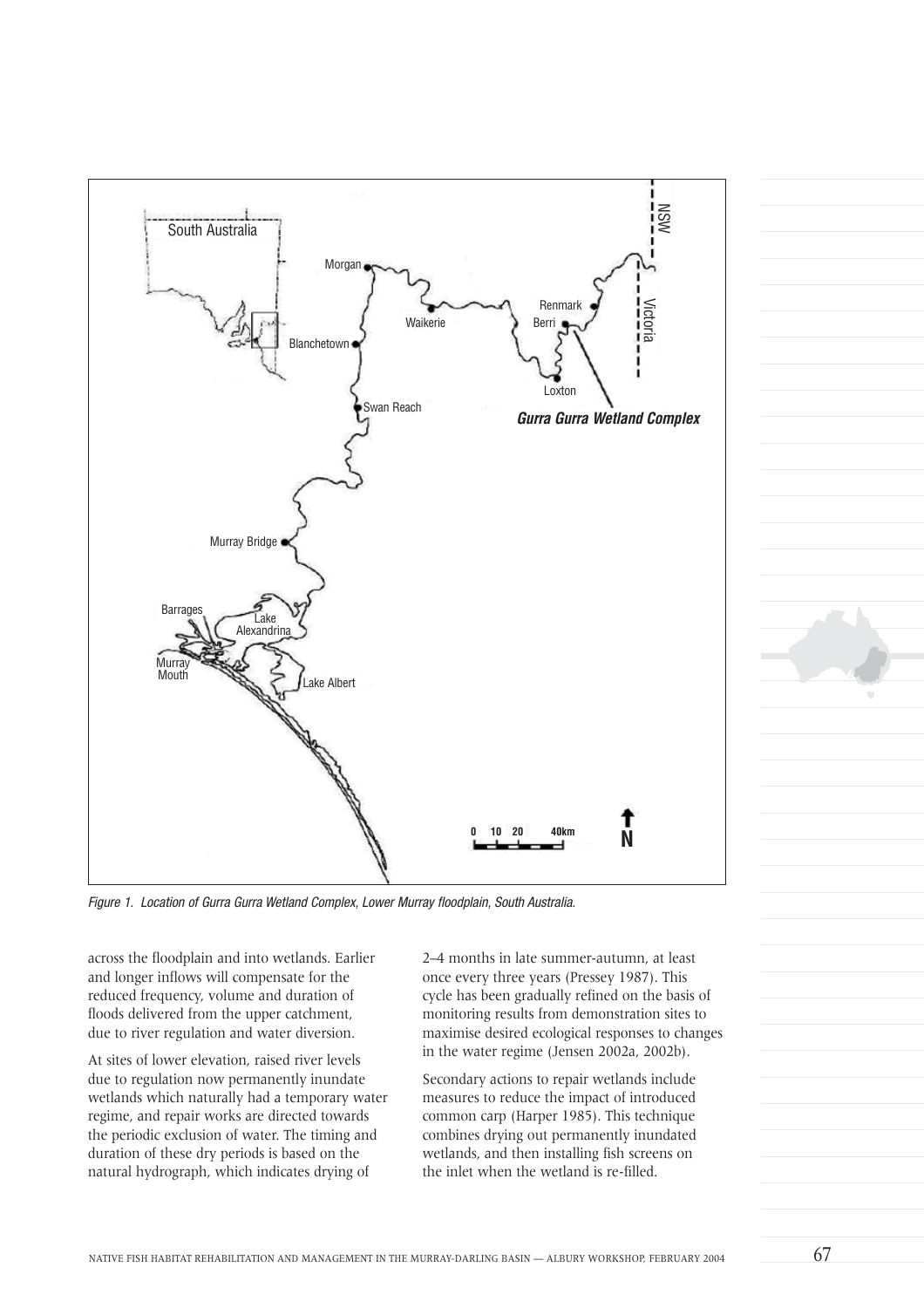With the fish screens installed and operating:

- 7.5 cm mesh screen prevents entry of all adult fish, but allows juveniles and small natives to enter wetland
- there is a vertical or rotating gate (rotating gate easier to clean)
- regular cleaning is required to remove trapped debris and aquatic plants
- small carp which enter wetland tend to become prey
- the wetland can be dried every 2–3 years (removes any surviving carp before they can breed)
- screens can be operated during regulated flow conditions, when water level would remain static and no flood events occur (conditions favour carp and no cues for native fish to migrate or spawn)
- screens can be removed if river flows are sufficient to cue native fish breeding.

### *Case study*

At Gurra Gurra Wetland Complex, near Berri in the South Australian Riverland, a wetland management plan has been prepared by Wetland**Care** Australia for the Gurra Wetland Care Group, which includes 32 landholders with an interest in the 3000 ha site (Zalewski & McClain 1998; Jensen, Marsh & Nichols 1999; Jensen 200b).

This complex project includes the following features:

- 3000 ha floodplain, including 700 ha of waterbodies
- 32 landholders, including freehold, leasehold and Crown Land
- major issue is blockages to cross-floodplain flows, preventing effective spread of floods into wetlands
- salinisation due to rising groundwater and reduced flooding
- drowning and droughting effects in different sections of the complex due to altered flow regime in main-stream
- 17 construction sites to remove blockages and increase the effectiveness of flooding
- \$750,000 NHT funding (1999–2002)
- \$1.2 m in-kind grants & community effort.

Blockages in the flow paths across the Gurra floodplain are a major cause of decline in floodplain vegetation and salinisation of the soils (**Figure 2**). Project works have placed culverts in major roads and causeways, to allow high flows to follow natural paths across the floodplain into the wetlands. Flood frequencies have effectively been increased through lowering inlet thresholds, removing blockages and increasing flow capacity in key flow paths.

Three small demonstration wetlands at Little Duck Lagoon, Causeway Lagoon and Old Loxton Road Lagoon are used to provide evidence of the ecological responses to three different hydrological regimes (**Figure 3**). Changes to the hydrological regime in the demonstration wetlands are showing rapid positive results in increased biodiversity. The management issues being tackled include increasing the effectiveness of floods, re-introducing drying cycles, and reducing the impact of introduced exotic fish, particularly common carp.

Water has been excluded from a permanently inundated wetland to create intermittent drying phases to consolidate the wetland bed, allowing re-establishment of aquatic plants, and reducing areas of soft silt suitable for carp feeding. Increased inflows of freshwater into a saline wetland and a droughted wetland have been followed by positive responses to the changed water regime. Adult carp have been reduced in all three wetlands.

All three demonstration wetlands have 7.5 cm mesh fish screens on their inlet channels, for the purpose of excluding adult fish. The target species is common carp, to prevent major disturbance of the wetland habitat through their mode of feeding. Carp suck up soft silt from the wetland bed and expel unwanted sediment through their gills, increasing the turbidity of the wetland and knocking over aquatic macrophytes attached to the wetland bed. The drying process consolidates wetland sediments, making them unsuitable for the feeding mode used by carp. As aquatic plants re-establish on the wetland bed, there is also less exposed sediment, and the wetland becomes a more favourable habitat for native fish species, and less favourable for carp (van der Wielen 2003).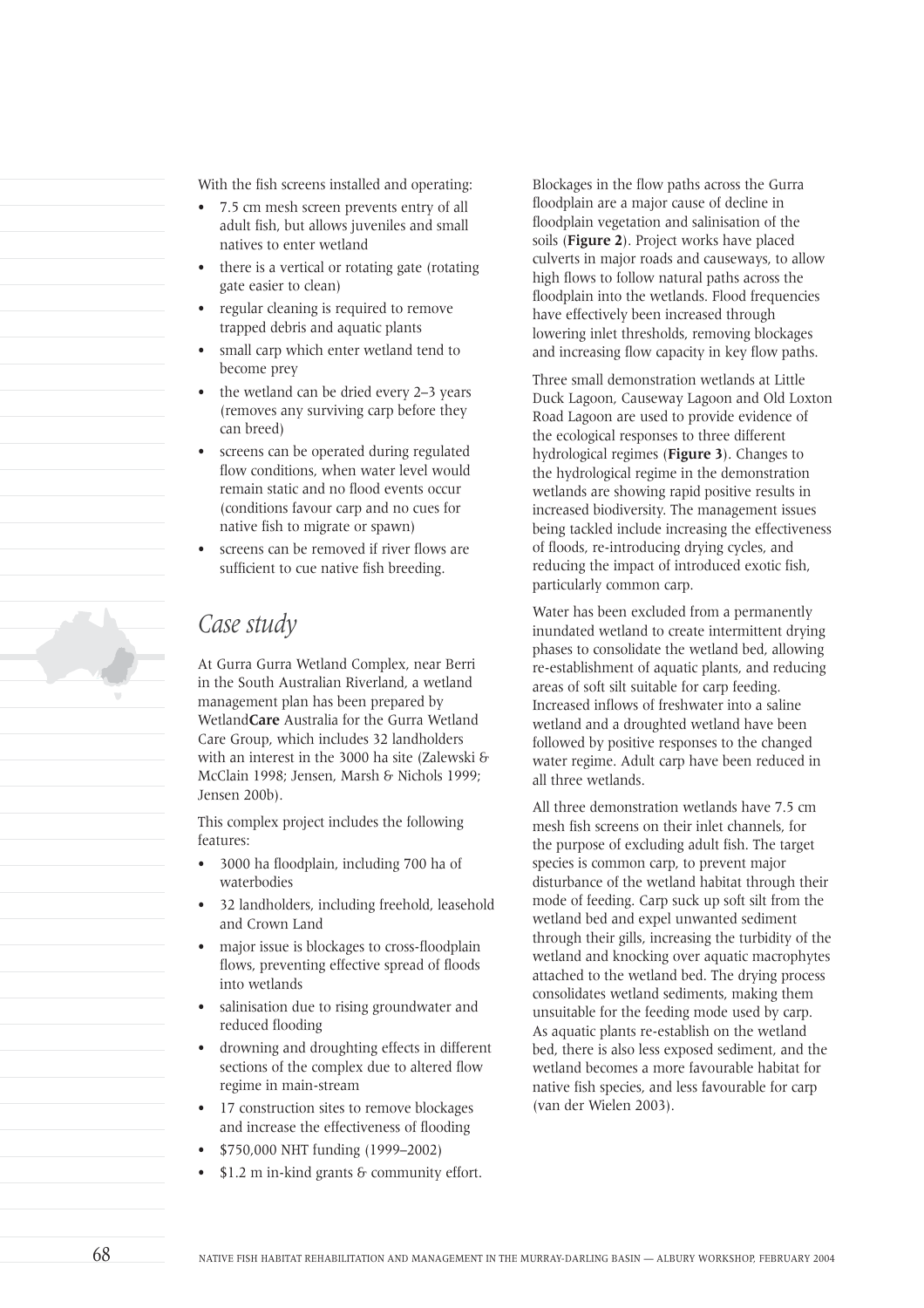

Figure 2. Blockages in floodplain flow paths through Gurra Gurra Wetland Complex prevent effective spread of flood flows into wetlands (Source: Jensen, Marsh & Nichols 1999).



Figure 3. Demonstration sites at Little Duck Lagoon, Causeway Lagoon and Old Loxton Road Lagoon in Gurra Gurra Wetland Complex each have different water regimes and repair treatments (Photo: Anne Jensen)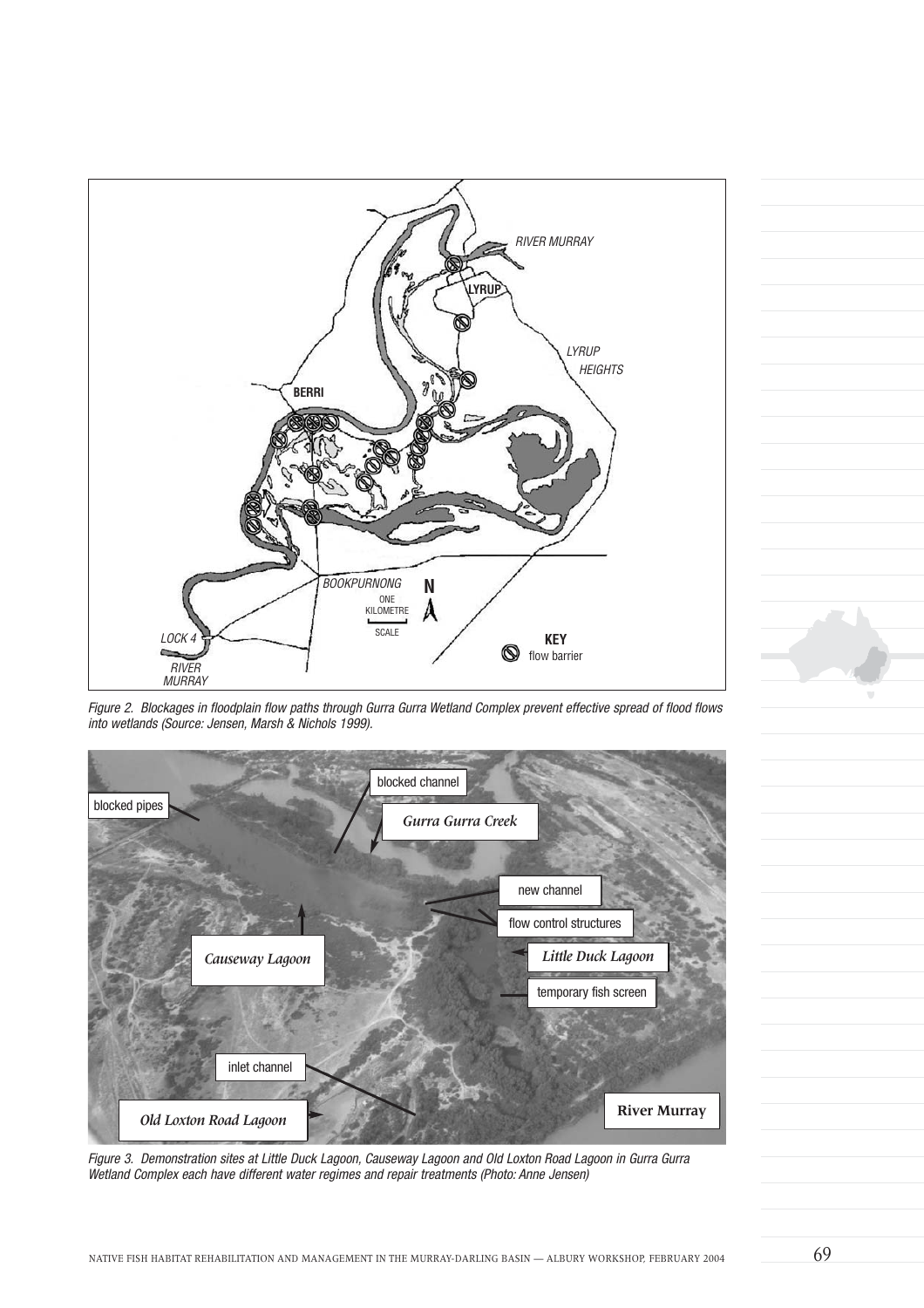*Little Duck Lagoon* was naturally a semipermanent freshwater wetland, which was permanently flooded from 1927 when river regulation raised local water levels. Since 1998 it has been has been changed from a permanent freshwater wetland to a semi-permanent system, through the introduction of short drying cycles.

The wetland can be refilled at any time, by opening the control structure and allowing water to gravity feed from the regulated level of the River Murray. Operating rules are being developed to use this management control to create a more natural hydrological cycle similar to the normal cycle of high spring flows and low summer levels, with occasional drying cycles.

*Causeway Lagoon* was naturally a semi-permanent freshwater wetland, which was permanently flooded from 1927 when river regulation raised local water levels. Changes in floodplain conditions since 1975 turned it into a landlocked permanent lagoon fed by highly saline groundwater seepage and winter rainfall run-off. Since June 2000 it has been changed into a permanent freshwater lagoon. The new inlet channel has a control structure that will allow inflows to be shut off if required. The present proposal is to maintain freshwater inflows for at least two years, or until there is evidence of the creation of a freshwater lens in the water table beneath the lagoon.

*Old Loxton Road Lagoon* was formerly a temporary wetland on the higher floodplain. Due to increasing diversion of water from the river and decreased flood frequencies, it became a droughted and salinised temporary lagoon. The sill of the inlet channel has now been lowered and a control structure installed to replace a collapsed causeway that severely restricted inflows. This lagoon can now fill with freshwater at relatively high flood frequencies, creating a temporary fresh to brackish water system again.

# *Community participation*

The Gurra Gurra project has required the cooperation of landholders over a period of five years to date, to participate in and remain committed to the project through frustrations and delays, and to weather some serious misunderstandings. The motivation for the landholders was their personal experience of

the decline of the Gurra floodplain in their own lifetimes. They remembered healthy clear floodplain creeks, lined with thriving black box trees (*Eucalyptus largiflorens*) and full of native fish such as callop (*Macquaria ambigua*) and yabbies (*Cherax destructor*). Their vision is to see these conditions return to areas where currently even the salt-tolerant black box are struggling to survive, with creeks reduced to saline pools of groundwater, salt crusts and dead trees.

Some important lessons have been learned along the way. It was found that many of the community members who attended initial planning sessions to prepare project bids and coordinate early stages of the project were replaced by others once the project commenced on-ground activities. Works on the ground generated much more interest in the community, and the local television station was very interested to film a story on each construction job as the project progressed.

Wetland**Care** Australia played an essential role as driver of the project, providing coordination and technical advice for the many complex steps in overseeing 17 construction sites.

Landholders formed the Gurra Wetland Care Group to operate as a steering committee for the project. Membership was open, and attendance at meetings ranged from 8 to 25 landholders and community members. Members of this group provided valuable in-kind support, loaning equipment, undertaking monitoring and developing additional related projects. Support for the project was not consistent throughout, highlighting the important factor that support can vary significantly at various stages.

Initial support for the Gurra project was strong, but after 12 months, three landholders suddenly announced that they would do anything they could to stop it, because of their concerns about the impact of drying out the Gurrra Gurra Lakes. At that time 18 other landholders were actively in favour of the project. However, after a further 12 months, the same three landholders who had been objecting were getting impatient because of delays on works to improve flood flows into the Gurra Gurra Lakes. By the end of the project, these three landholders had fenced off riparian zones, undertaken fox baiting, and reintroduced bettongs and poteroos. They were also actively participating in salinity investigations and fish surveys.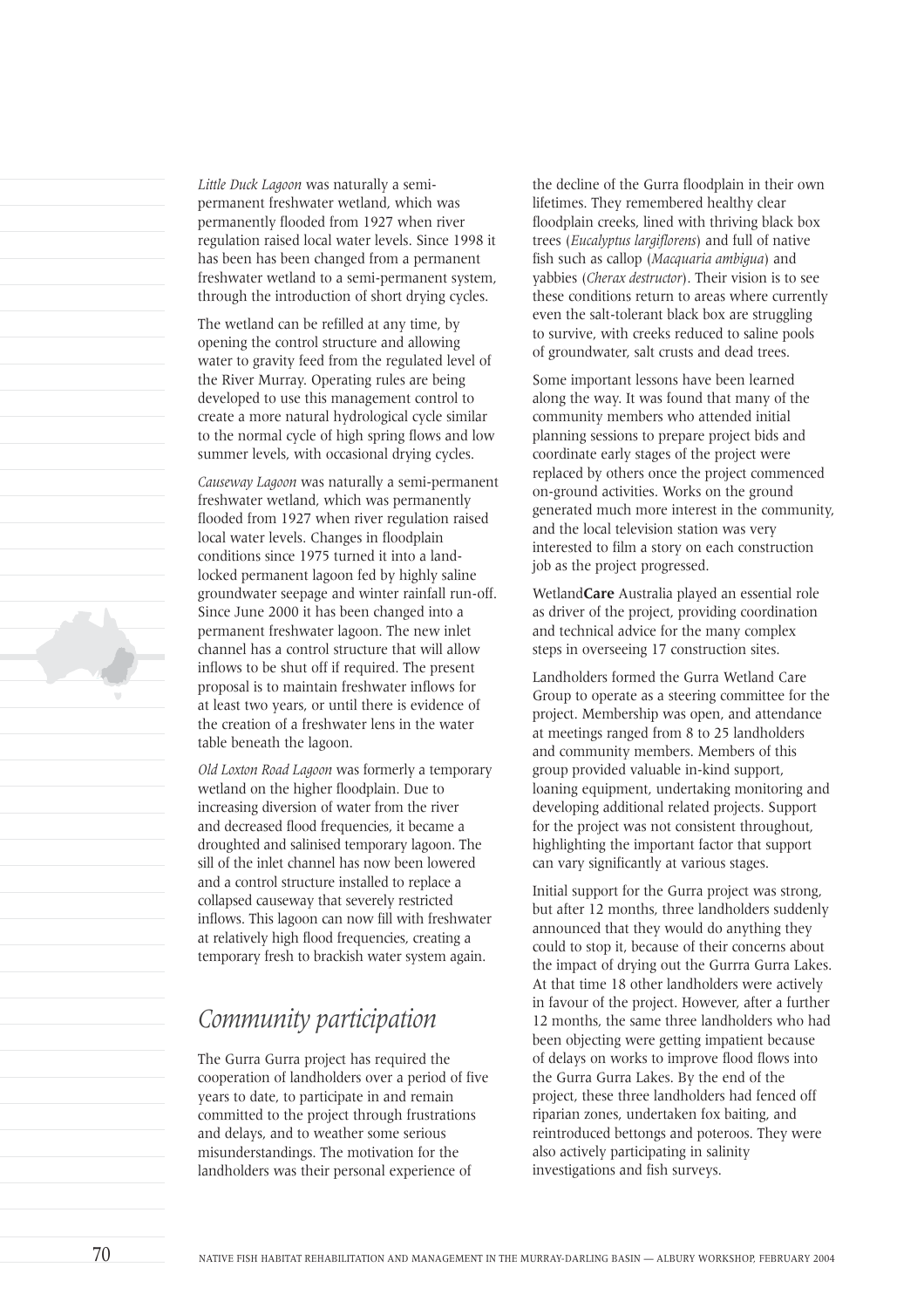Other volunteers from the community were providing bird counts, turtle and reptile counts, and water turbidity samples. One landholder donated use of his seaplane to obtain aerial photographs during critical phases of the project. All landholders continue to maintain a possessive interest in the progress of bank stabilisation works and vegetation projects at key sites. The name of the main flow path through the complex is now Gurra Gurra Creek, following a formal name change from Salt Creek, as recommended by the group. The names 'Little Duck Lagoon' (formerly Salt Creek wetland), 'Tortoise Crossing' (Site J) and 'Echidna Crossing' (Site K) came from group members, and proved to have lasting positive effects in promotion of the project.

Celebrations of progress on the project included a formal opening of Tortoise Crossing by former federal Environment Minister Senator Robert Hill, followed by afternoon tea at the nearby Lyrup Club. An activity was held on each World Wetlands Day and World Environment Day throughout the project, with volunteers from Origin Energy in Adelaide attending each of these in 2003 to assist with on-ground activities. The project was also consistently publicised on local radio and television, and an information bay was installed near the main regional road between Berri and Loxton.

The landholders are continuing to keep a watchful eye on their floodplain, waiting for the beneficial effects of the next flood.

### *Results*

Preliminary monitoring results from the demonstration sites indicate the nature of specific ecological responses of species and family groups to the altered hydrological regimes. These results are being applied through adaptive management to refine the operating rules for the hydrological regime at each site. The results form the basis for the development of operating guidelines for hydrological control and monitoring (Tucker *et al*. 2002).

#### **Little Duck Lagoon**

This small wetland of 2.5 ha has completed two drying and re-filling cycles. In the first cycle, it was dried out to a cracked clay bed, then re-filled with a fish screen in place halfway along its length (**Figure 4**). The section without adult carp had relatively clear, tannin-coloured water with water plants showing intact habits. In the section with adult carp present, the water was turbid and the water plants were significantly disturbed, with few still attached to the substrate.



Figure 4. Demonstration of benefits of excluding adult carp in Little Duck Lagoon, with free entry to the first section of the wetland (right), where waterplants have been uprooted, but only small fish allowed into the upstream section (left), where waterplants remain intact and attached to the substrate. (Photo: Anne Jensen).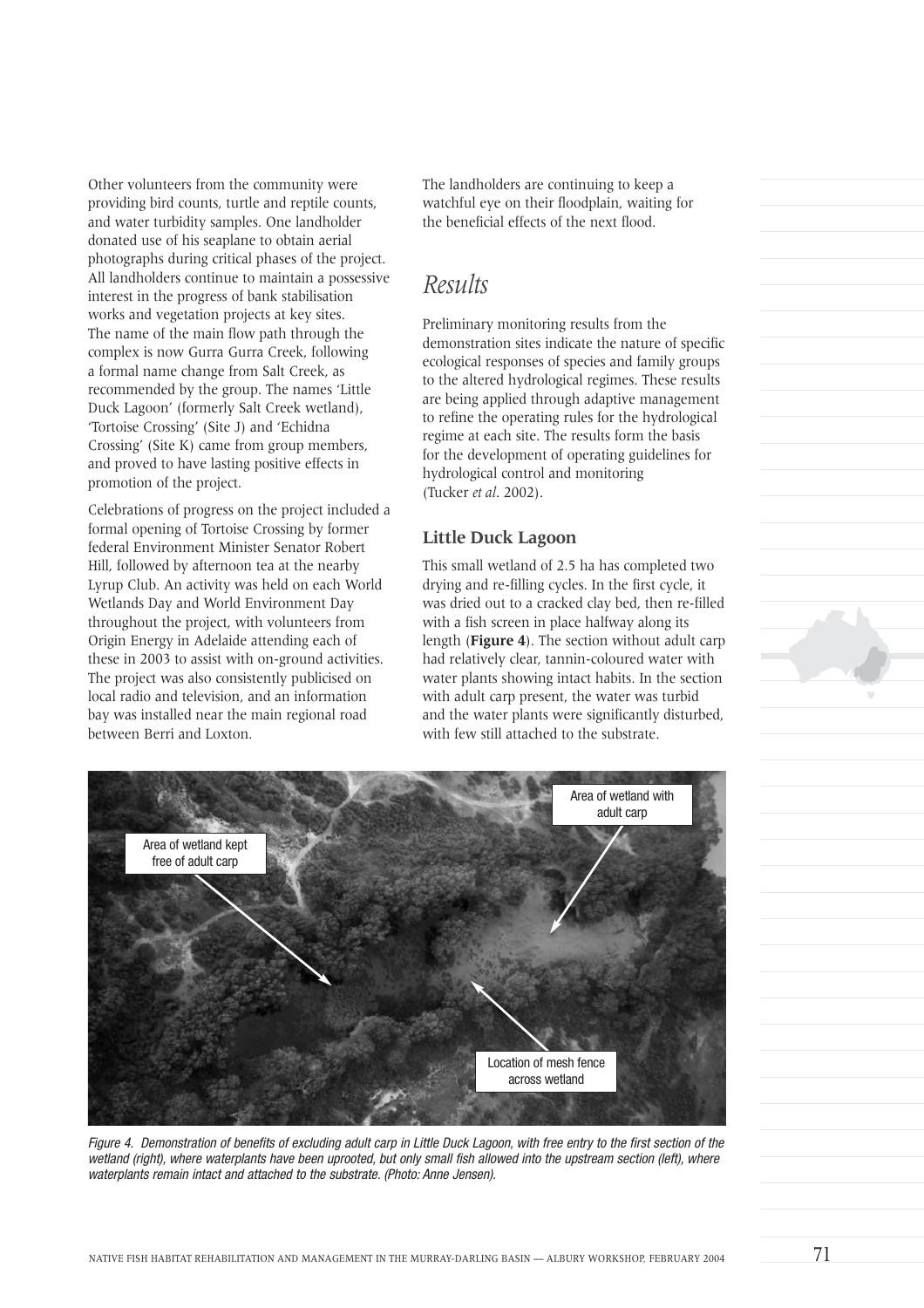The general management objectives for this site are to manage to achieve maximum water plant diversity (Tucker 2003). Initial results indicate that a diverse water plant community will support a diverse range of macroinvertebrates and small native fish (Souter *et al*. 2000).

Monitoring of Little Duck Lagoon over 18 months has resulted in the following findings:

- deep cracking and consolidation of the wetland bed occurred within two months of drying, allowing aeration of soils and increased bio-availability of nutrients
- macroinvertebrates showed a series of distinct population peaks by different families linked to the type of food available, with gatherers and scrapers the most abundant functional feeder groups (Tucker 2003)
- prolonged flooding leads to a reduction in macroinvertebrate abundance, in this case after 14 months (Tucker 2003; Boulton & Jenkins 1997)
- turbidities were lower in the segment of the wetland with adult fish excluded (Tucker 2003)
- aquatic vegetation diversity and abundance appear to be related to the length of the dry phase (Tucker 2003; Siebentritt 2003)
- relative numbers of native fish declined compared to introduced fish after 12 months of filling (Tucker 2003).

From these results, the operating regime has been modified, with a wet phase of 14 months starting in spring, and a dry phase of 6 months through autumn/winter on a 2 year cycle (Jensen 2002b; **Figure 5**). This will be varied in response to river flow conditions and flood events, as well as responding to ongoing monitoring feedback.

#### **Causeway Lagoon**

The general management objectives for this site are to establish and maintain a range of habitats through time, including dry wetland bed species and aquatic species. In the short term, this requires maintenance of a permanent freshwater pool to counteract the effect of saline seepage into the wetland. The hydrological objective is to create a freshwater lens beneath the wetland as a buffer between the surface water and the highly saline regional groundwater. Once the freshwater lens has been created, it is intended to re-introduce short drying cycles to create a temporary freshwater wetland habitat.

Monitoring of Causeway Lagoon over 18 months has resulted in the following findings:

salinity in the lagoon was significantly reduced, from over 45,000 EC (saline) prior to filling, to under 5,000 EC (upper limit of freshwater range) within 5 months (Tucker 2003).



Figure 5. Wetting and drying cycle for Little Duck Lagoon provides a maximum of 14 months wet and 6 months dry over a 2 year period, timed to coincide with natural cycles in the main-stream. (Source: Jensen 2002b).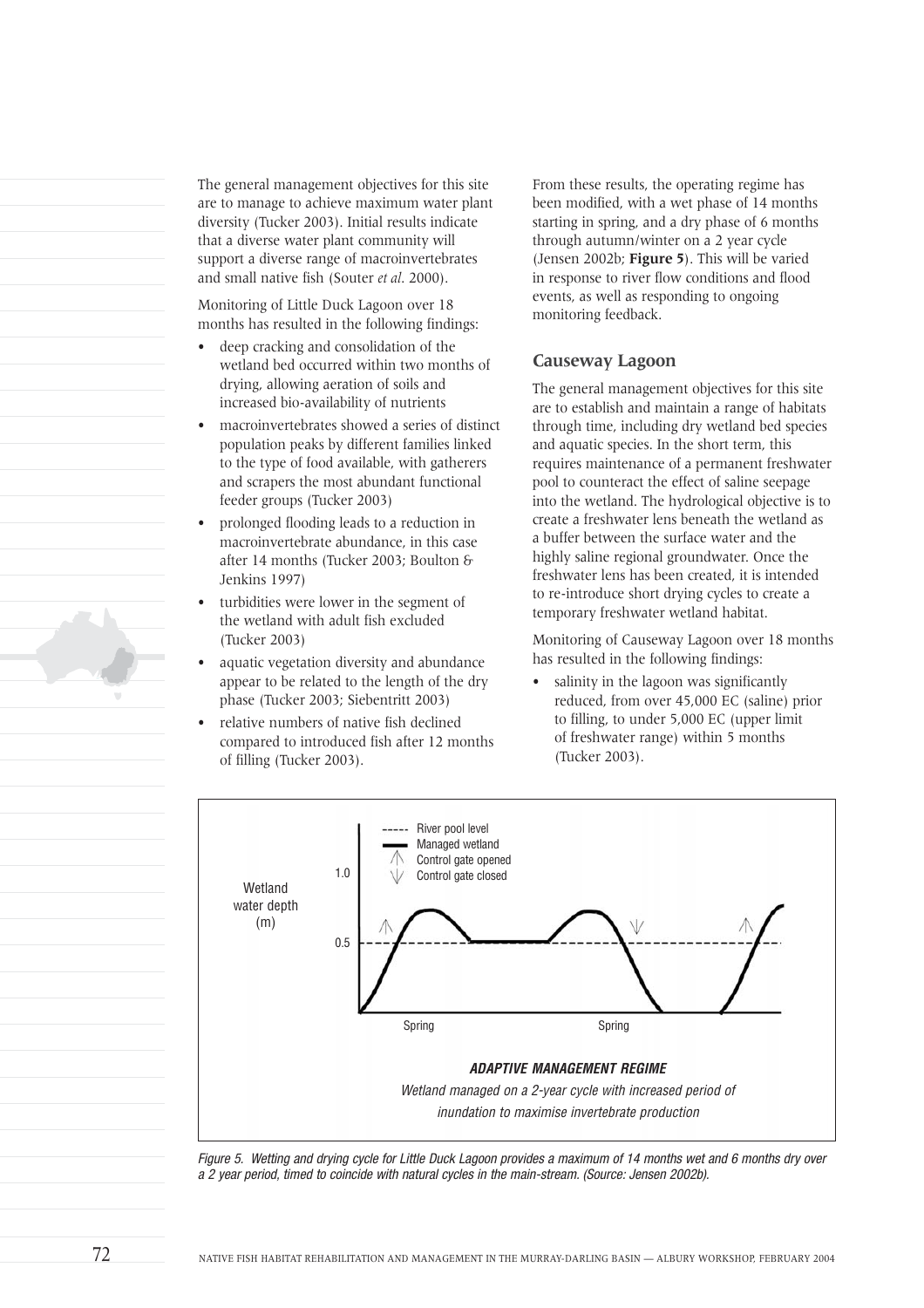- turbidities in the lagoon are highly variable, and are likely to be due to a combination of salinity, amount of silt present, feeding activity by carp, and wind.
- the first vegetation response was a moderate bloom of green filamentous algae (Jensen pers. obs.).
- following filling from a spring flood in October 2000, riparian species responded with fresh growth and flowering (Jensen pers. obs.).
- during a dry phase in autumn 2000 salinities rose again as groundwater seepage accumulated, reaching a peak of 25,000 EC (Tucker 2003).
- adult carp were able to enter the wetland during two high flow events in October and December 2000, by-passing the fish screens (Jensen pers. obs.).
- waterbird use of the lagoon for feeding and roosting has significantly increased, with higher than normal numbers of waterfowl reported (Osborne pers. comm.).
- hardhead duck were reported on the lagoon for the first time in 15 years (Osborne pers. comm.).

Some modifications have been made to the inlet channel and flow control structure to reduce the opportunities for carp to gain access to the lagoon. Options for removing the carp from the lagoon will be pursued, including selective fishing when carp accumulate at the inlet control structure trying to get out of the lagoon. Full drying of the lagoon will only be introduced once a freshwater lens has been developed, to buffer the impact of saline groundwater seepage during drying phases.

#### **Old Loxton Road Lagoon**

The general management objectives for this site are to establish and maintain a range of habitats through time, including dry wetland bed species and aquatic species. This requires increasing the frequency of small to medium floods reaching the wetland. The hydrological objective is to double the flooding frequency by lowering the threshold for filling the wetland on rising river levels. This changed hydrology will allow the re-creation of a temporary freshwater wetland habitat, and reduced the impact of salinisation from regional groundwater.

Monitoring of Old Loxton Road Lagoon during high flow events in 2000 has resulted in the following findings:

- salinity in the lagoon was initially high as it filled, reduced during the first period of full levels to match river salinities, and then gradually increased again into the brackish range as inflows ceased and evaporation became significant (Turner pers. comm.).
- the lagoon commenced to fill at 33,000 ML/day flow in the main-stream, but a barrier in the feeder creek limited inflows and prevented access by carp during the October 2000 event (Jensen pers. obs.).
- carp entered the wetland during the higher December 2000 event (Turner pers. comm.).
- raptors and fish-eating water birds were attracted to the lagoon in significant numbers, preying on the abundant food source of common carp, plague minnow and native carp gudgeon (Jensen pers. obs.; Osborne pers. comm.).
- water continued to persist in the lagoon at approximately 20% capacity up to July 2001, with the small pool maintained by local rainfall run-off (Jensen pers. obs.).
- no significant growth of aquatic plants occurred, thought to be due to the accumulated salinity and loss of structure in the wetland bed (Tucker 2003).
- turbidities in the lagoon were low, probably due to high salinity levels recorded (Tucker 2003).

Fish screens have since been installed on the inlet structure, and deep pools in the feeder creek have dried up, removing pockets of adult carp.

# *Lessons learnt in making wetlands more fish friendly*

Over a succession of wetting and drying cycles, wetland beds are more consolidated, aquatic and semi-aquatic plant communities cover more of the bed area in wet phases, and conditions become more friendly to small native fish.

Fish screens are operated during regulated flow conditions, when there are no breeding cues for native fish (approximately 90–95% of conditions).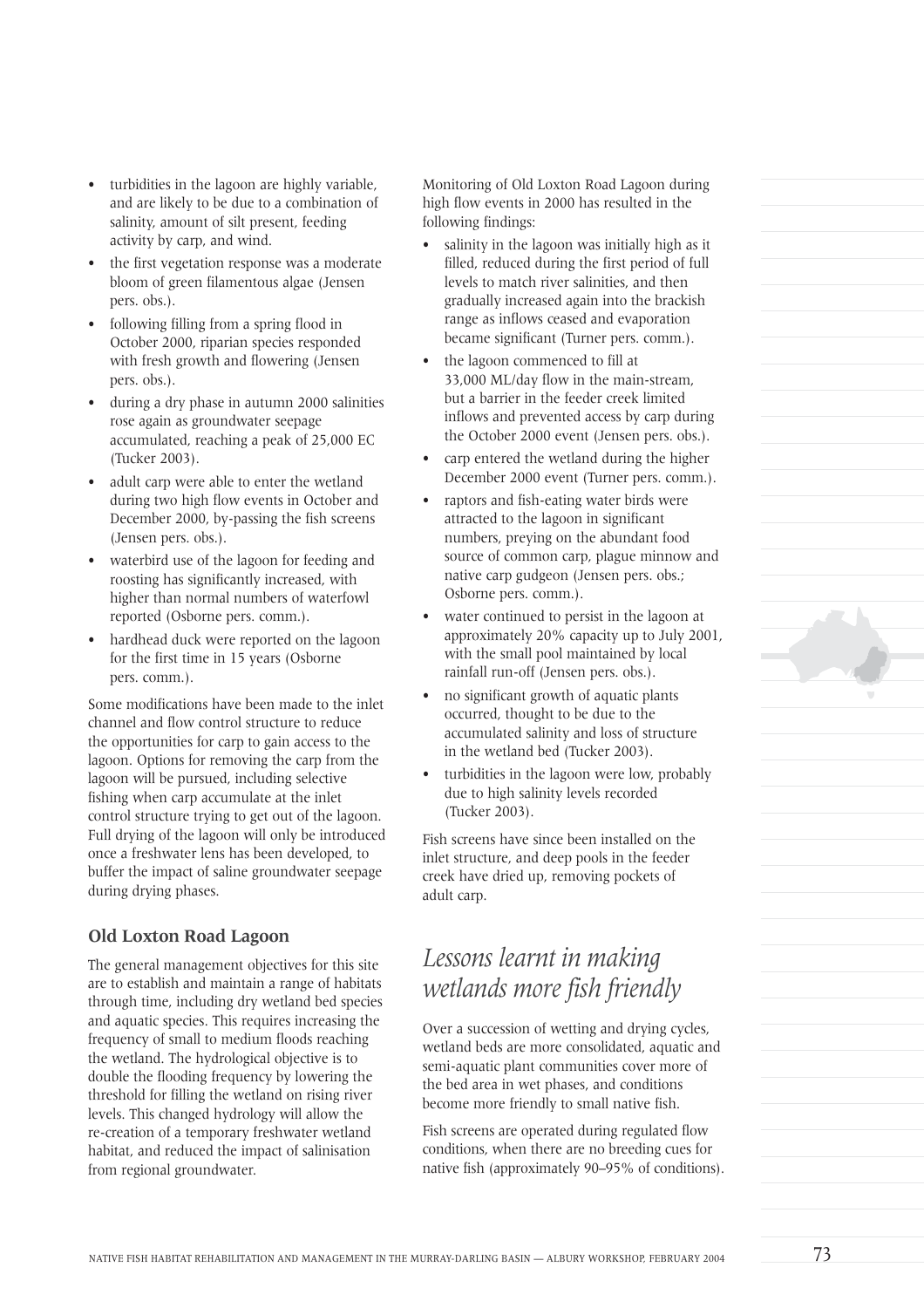The screens are removed when river flows are sufficient to cue migration and spawning in native species, and all fish species can enter the wetlands. This occurs approximately one year in three, in spring to early summer.

The key steps to making wetlands more fish friendly include:

- return of wetland substrate to consolidated state, instead of deep silt
- encouragement of a greater variety and biomass of native aquatic plants
- clearer water due to consolidated bed and increased plant cover
- less adult carp to compete and disturb
- better habitat for successful breeding in spring floods.

With each sequence of wetting and drying, the wetland habitat becomes more favourable to native fish, and less favourable to carp. A better habitat is available for spawning when a flood event occurs.

### *Future management and research*

The Gurra Gurra Wetland Project was funded by Stage 1 of the Natural Heritage Trust, which did not provide funding for ongoing monitoring or management. Wetland**Care** Australia has engaged a part-time project manager from its own resources to continue a watching brief on the project. The Gurra Gurra Wetland Complex is flow-ready, and only requires very limited checking of structures and regular monitoring of conditions. All major flow paths are selfmanaging without any management action, provided that no blockages occur. The flow regimes in the demonstration sites will require infrequent adjustments to maximise benefits of floods, or to simulate flooding in regulated conditions (about once annually, on average).

Monitoring to date indicates that several small native fish species are present in the wetland complex, and their abundance relative to introduced species is being closely observed. The majority of small native species noted are those most likely to be found in stable, slightly saline water regimes, particularly gudgeons and hardyhead.

The habitat changes at the Gurra Gurra demonstration sites are designed to make these sites more friendly to native fish when breeding cues occur, and to increase the chances of successful recruitment when any floods reach the wetlands. Further detailed monitoring, coupled with natural flood events, will be required to demonstrate the long term success of this management approach. This type of monitoring will need to be included in agency-managed monitoring programs, which now cover a selection of Murray Valley wetlands, or further academic research projects.

There is an excellent opportunity at Gurra to create an example of adaptive experimental management, in order to obtain maximum value from the investment in improvements to the water regime.

# *References*

Boulton, A.J. & Jenkins, K.M. 1997. Flood regimes and invertebrate communities in floodplain wetlands. In Williams, W.D. (Ed) *Wetlands in a Dry Land: Understanding for Management*. Workshop proceedings, Albury, NSW. Environment Australia: Canberra.

Brumley, A.R. 1991. Cyprinids of Australasia. In Winfield, I.J. & Nelson, J.S. (Eds) *Cyprinid Fishes: Systematics, Biology and Exploitation*, pp 264-283. Chapman & Hall: London.

Close, A. 1990. The impact of man on the natural flow regime. In *The Murray.* Eds N. McKay & D. Eastburn. Murray-Darling Basin Commission: Canberra.

Harper, M.J. 1985. *Wetland Rehabilitation Projects and the Impacts of European Carp in US Wetlands*. Report of Churchill Fellowship. South Australian Department of Environment and Land Management, Adelaide.

Harris, J.H. 1995. Carp: the prospects for control? *Water* May/June, 25-28.

Harris, J.H. & Gehrke, P.C. 1997. *Fish and Rivers in Stress: The NSW River Survey*. CRC Freshwater Ecology, University of Canberra: Canberra.

Jacobs, T. 1990. River regulation In *The Murray.* Eds N. McKay & D. Eastburn. Murray-Darling Basin Commission: Canberra.

Jensen, A. 1998. Rehabilitation of the River Murray: identifying causes of degradation and options for bringing the environment into the management equation. In *Rehabilitation of Rivers*. L. De Waal, A. Large & M. Wade (Eds). J Wiley & Sons: Cambridge.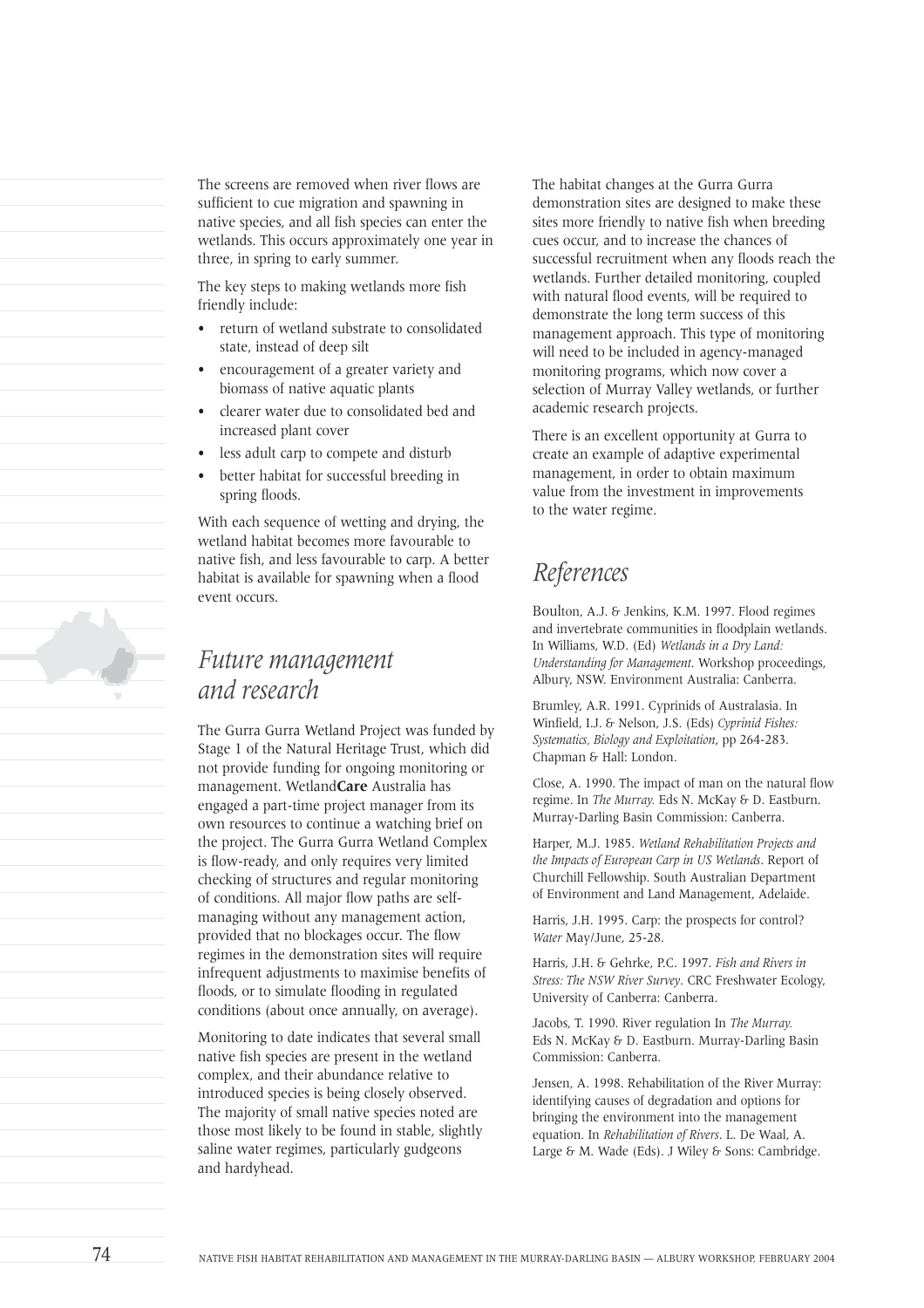Jensen, A. 2002a. Repairing wetlands of the Lower Murray: Learning from restoration practice. *Journal of Ecological Management & Restoration* 3(1): April 2002.

Jensen, A. 2002b. Applying ecohydrology to onground management of wetlands and floodplains learning by doing. *International Journal of Ecohydrology & Hydrobiology* 2(1-4): 67-78.

Jensen, A., Marsh, F. & Nichols, S. 1999. *Gurra Gurra Wetland Complex Management Plan*. For the Loxton-Bookpurnong Local Action Planning Association and the Gurra Wetland Care Group. Wetland Care Australia: Berri.

Jones, G. 2002. Setting Environmental Flows to Sustain a Healthy Working River. In *Watershed* February 2002. Cooperative Research Centre for Freshwater Ecology: Canberra.

Maheshwari, B.L., Walker, K.F. & McMahon, T.A. 1993. *The impact of flow regulation on the hydrology of the River Murray and its ecological implications*. Centre for Environmental and Applied Hydrology, University of Melbourne and Department of Zoology, University of Adelaide.

Mitchell, D.S. 1994. Floodplain Wetlands of the Murray-Darling Basin: management issues and challenges. In *Managing Floodplain Wetlands in the Murray-Darling Basin*., T. Sharley & C. Huggan (Eds). Proceedings of the Murray-Darling Basin Floodplain Wetlands Management Workshop, Albury, October 1992. Murray-Darling Basin Commission: Canberra.

Murray-Darling Basin Commission 1989. *Proceedings of the Workshop on Native Fish Management*. The Commission: Canberra.

Mussared, D. 1997. *Living on Floodplains*. Cooperative Research Centre for Freshwater Ecology and Murray-Darling Basin Commission: Canberra.

Olsen A.M. 1995. History of European Carp in Australia. In *Proceedings of National Carp Summit, 6–7 October 1995, Renmark, South Australia*. Murray-Darling Association Inc: Adelaide.

Pressey, R.L. 1987. *The Murray Wetlands in South Australia: Management considerations and research needs.* Background Paper No 5, Murray Valley Management Review, Department of Environment and Planning: Adelaide.

Roberts, J. & Tilzey, R. (Eds) 1997. *Controlling Carp: Exploring the Options for Australia.* CSIRO Land and Water: Canberra.

Siebentritt, M. 2003. *The influence of water regime upon vegetation in Lower River Murray wetlands: implications for restoration*. PhD Thesis, Department of Environmental Biology, University of Adelaide, Adelaide.

Souter, N.J., Puckridge, J.T. & Ward, K.A. 2000. Hydrological determinants of macroinvertebrate ecology in the Hattah Lakes system. Implications for time share flooding. Part 2 1994-97 comparison. *EcoScience*, Jan 2000, 412/00. Melbourne Water: Melbourne.

Thoms, M., Suter, P., Roberts, J., Koehn, J., Jones, G., Hillman, T. & Close, A. 2000. *Report of the River Murray Scientific Panel on environmental flows. River Murray — Dartmouth to Wellington and the Lower Darling River*. Murray-Darling Basin Commission: Canberra.

Tucker, P. 2003. *Wetland Research and Monitoring, Lower River Murray Wetlands*. Report for Australian Landscape Trust: Renmark, South Australia**.**

Tucker, P., Harper, M., Dominelli, S., van der Wielen, M. & Siebentritt, M. 2002. *Your Wetland: Hydrology Guidelines.* Report for Australian Landscape Trust: Renmark, South Australia**.**

van der Wielen, M. 2003. *Managing water clarity in floodplain wetlands with drying-reflooding cycles and carp exclusion*. PhD Thesis, Department of Soil, Land and Water, University of Adelaide, Adelaide.

Vilizzi, L. 1998. Age, Growth and Cohort Composition of 0+ Carp in the River Murray, Australia. *Journal of Fish Biology* 52**:** 997-1013.

Walker, K.F. 1983. The Murray is a floodplain River. *South Australian Naturalist* 58(2): 29-33.

Walker, K.F. 1985. A review of the ecological effects of river regulation in Australia. *Hydrobiologia* 125: 111-129.

Walker, K.F. 1986. The Murray-River System. In *The Ecology of River Systems*. Eds B.R. Davies & K.F. Walker. Junk Publishers: The Netherlands.

Walker, K.F. 1990. Mussels. In *The Murray*. Eds N. McKay & D. Eastburn. Murray-Darling Basin Commission: Canberra.

Walker, K.F. & Sheldon, F. 1994. The ecological importance of floodplains and wetlands. In Jensen A. (Ed) *Ecotones at the river basin scale: global land/water interactions: proceedings of Ecotones Regional Workshop, Barmera, South Australia, 12–15 October 1992*. Adelaide: South Australian Department of Environment and Natural Resources in association with UNESCO Ecotones Research Project, 'Role of land/inland water ecotones in landscape management and restoration'.

Walker, K.F., Thoms, M.C. & Sheldon, F. 1992. Effects of weirs on the littoral environment of the River Murray, South Australia. In *River Conservation and Management*. Eds P.J. Boon, P. Calow & G.E. Petts. John Wiley & Sons Ltd: Chichester, England.